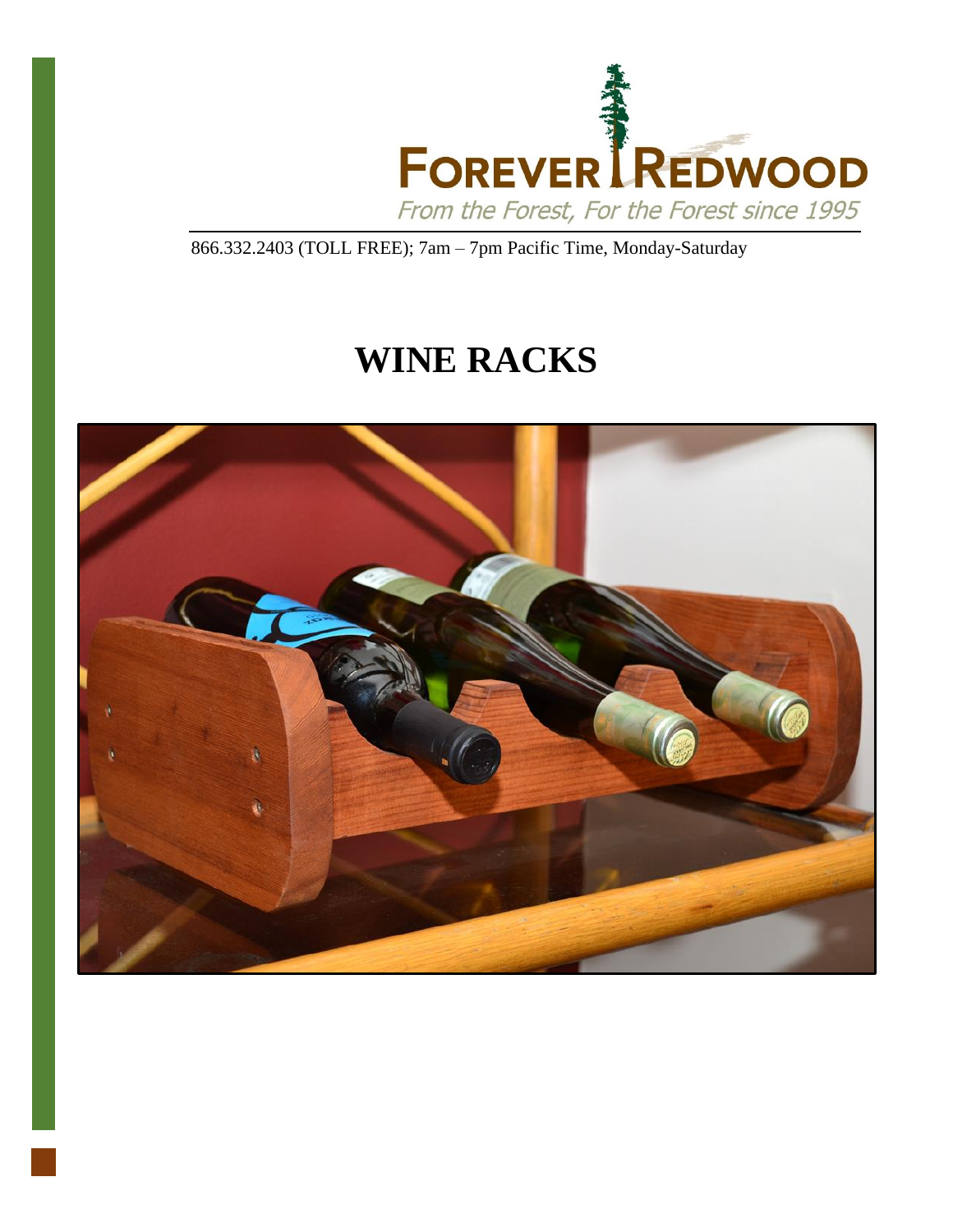# **CONTENT**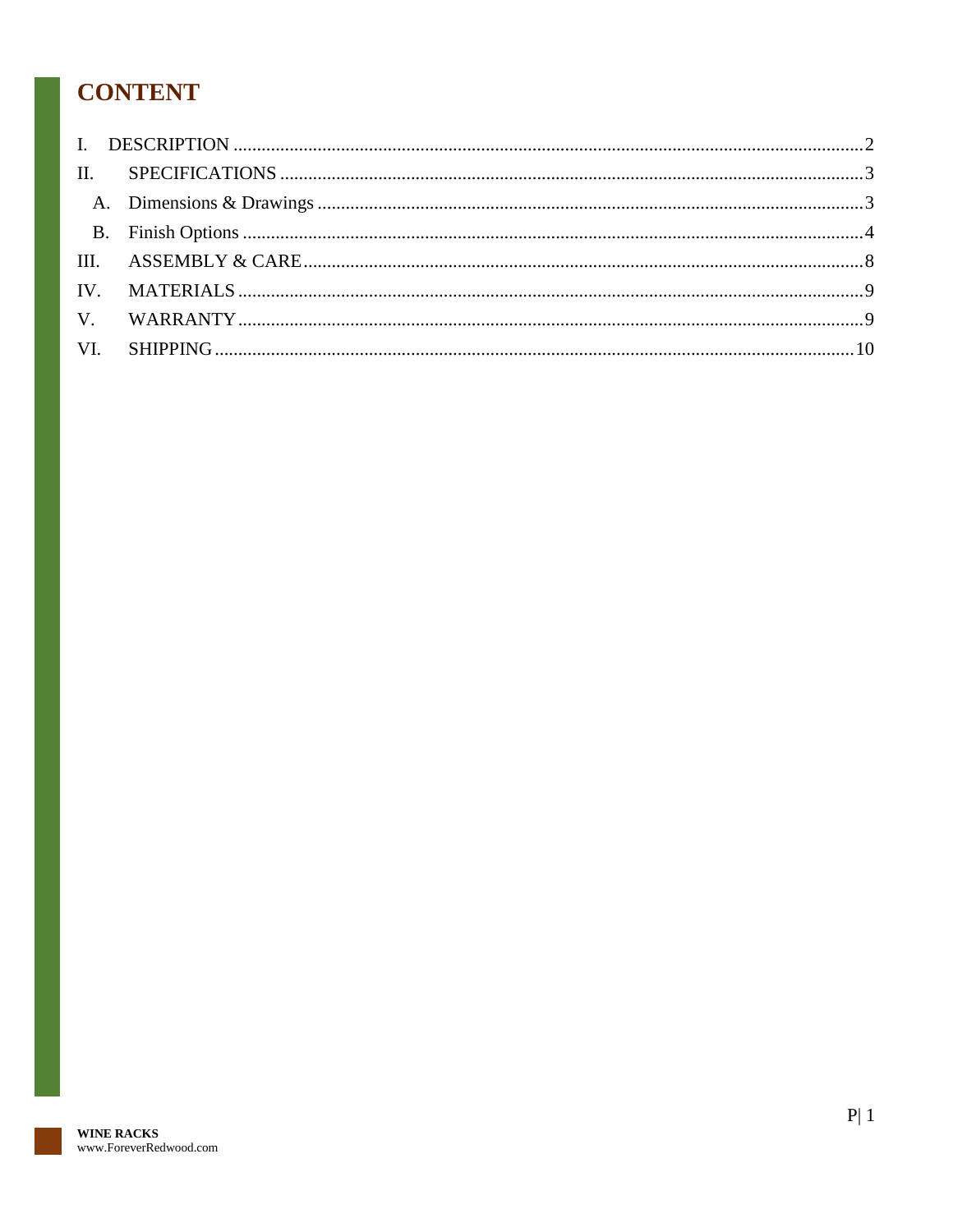# <span id="page-2-0"></span>**I. DESCRIPTION**

**Store your finest wines in these beautiful all wood wine racks. Available in 3- or 6- bottle sizes. Sturdy and stackable, store a few bottles or a whole cellar of wine!**

- **Design:** The natural beauty of Redwood adds an elegant touch to your kitchen, dining room or anywhere in your home.
- **Quality:** Built and finely finished using only naturally beautiful California Redwood or Douglasfir.
- **Sizes:** Choose between a 3 or 6 bottle rack.
- **Customize:** Color and finish choices are available under **More Options** and if you need a special size, let us know!
- **Assembly:** Ships fully assembled.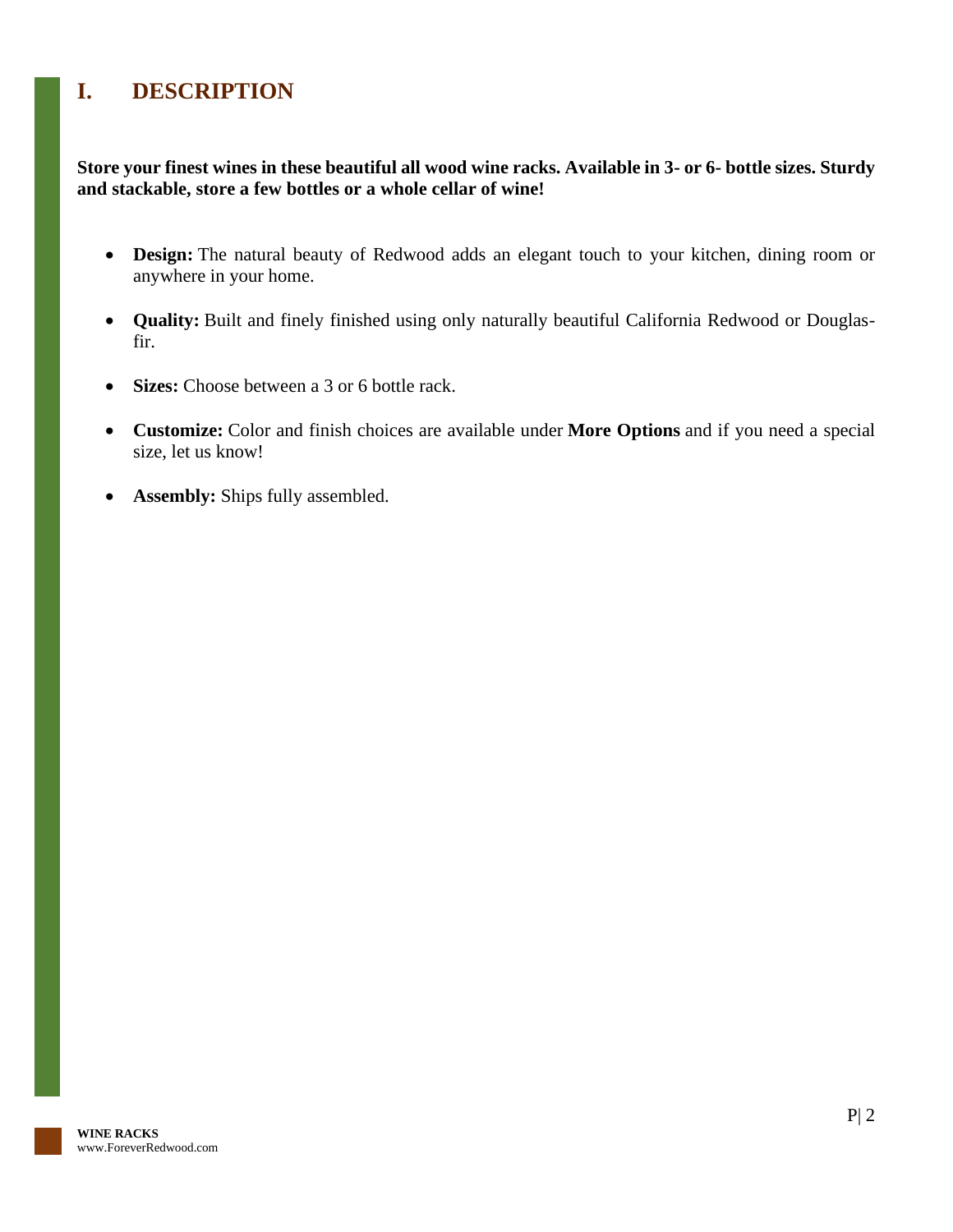# <span id="page-3-1"></span><span id="page-3-0"></span>**II. SPECIFICATIONS**

#### **A. Dimensions & Drawings**

#### **3-Bottle Wine Rack Dimensions**

- 15 7/8"L x 10"W x 5 1/2"H (See drawings below).
- Approx. Weight: 2 lbs.



#### **6-Bottle Wine Rack Dimensions**

- 31  $3/4$ "L x  $10$ "W x 5  $1/2$ "H (See drawings below).
- Approx. Weight: 4 lbs.



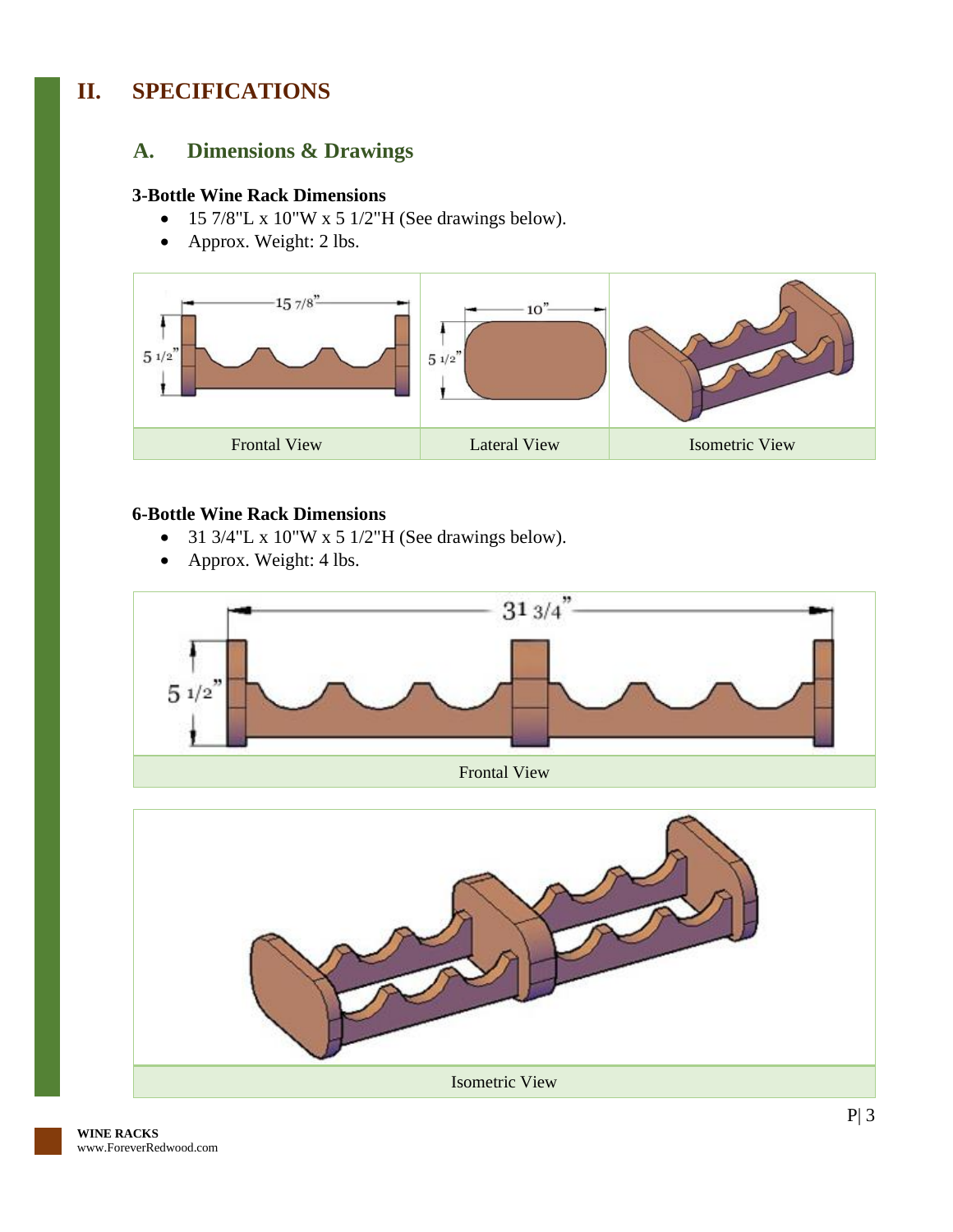#### <span id="page-4-0"></span>**B. Finish Options**

All our furniture ships finely sanded to 220 grit for a smooth to the touch finish.

The most popular finish is our Transparent Premium Sealant. This sealant leaves your furniture looking natural and helps keep the beautiful wood surface colors from fading for several years. We use Sickens brand finishes because they are the best finishes on the market. For more information about our finishes and how to keep your furniture looking great year after year, please go to: [Care &](https://www.foreverredwood.com/redwood-furniture/care-finish/)  [Finish.](https://www.foreverredwood.com/redwood-furniture/care-finish/)

#### **Unfinished (fine sanding only):**

If you are applying your own stain or want the surface color to fade to a "weathered look" in a few months. We do not recommend you leave your furniture unfinished outdoors for any extended period regardless of wood quality. Outdoor weather changes constantly and it is best to at least seal the wood to protect it from consistently absorbing and losing moisture.

#### **Transparent Premium Sealant - Recommended for Outdoors:**

Below are the 5 grades of wood we offer with the Transparent Premium Sealant applied. The color tones shown are close representations of the color your furniture will look like. There is no extra charge for the Transparent Premium Sealant:

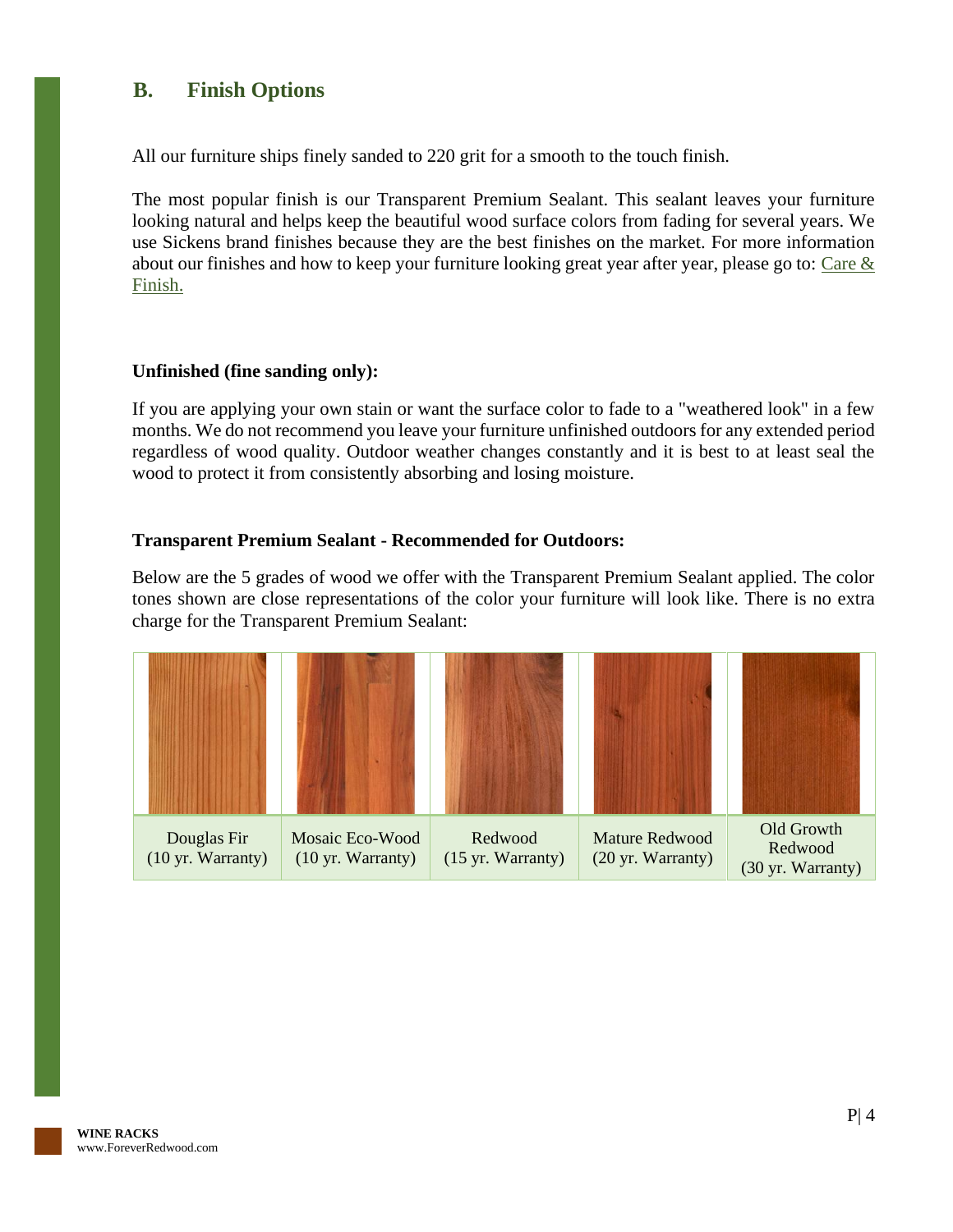We also offer the Transparent Premium Sealant with the following stains. There is a small charge for adding these stains because it increases the total amount of coats to 4 with the sealant as the final coats:





#### **Tiger Stripe Effect**

Douglas-Fir when stained dark creates a "tiger stripe" effect as shown in this photo. It is beautiful and most customers love it. If you are looking for a dark consistent stain and do not want to see a "tiger stripe effect", please go with any of the Redwood grades for a more consistent stain finish.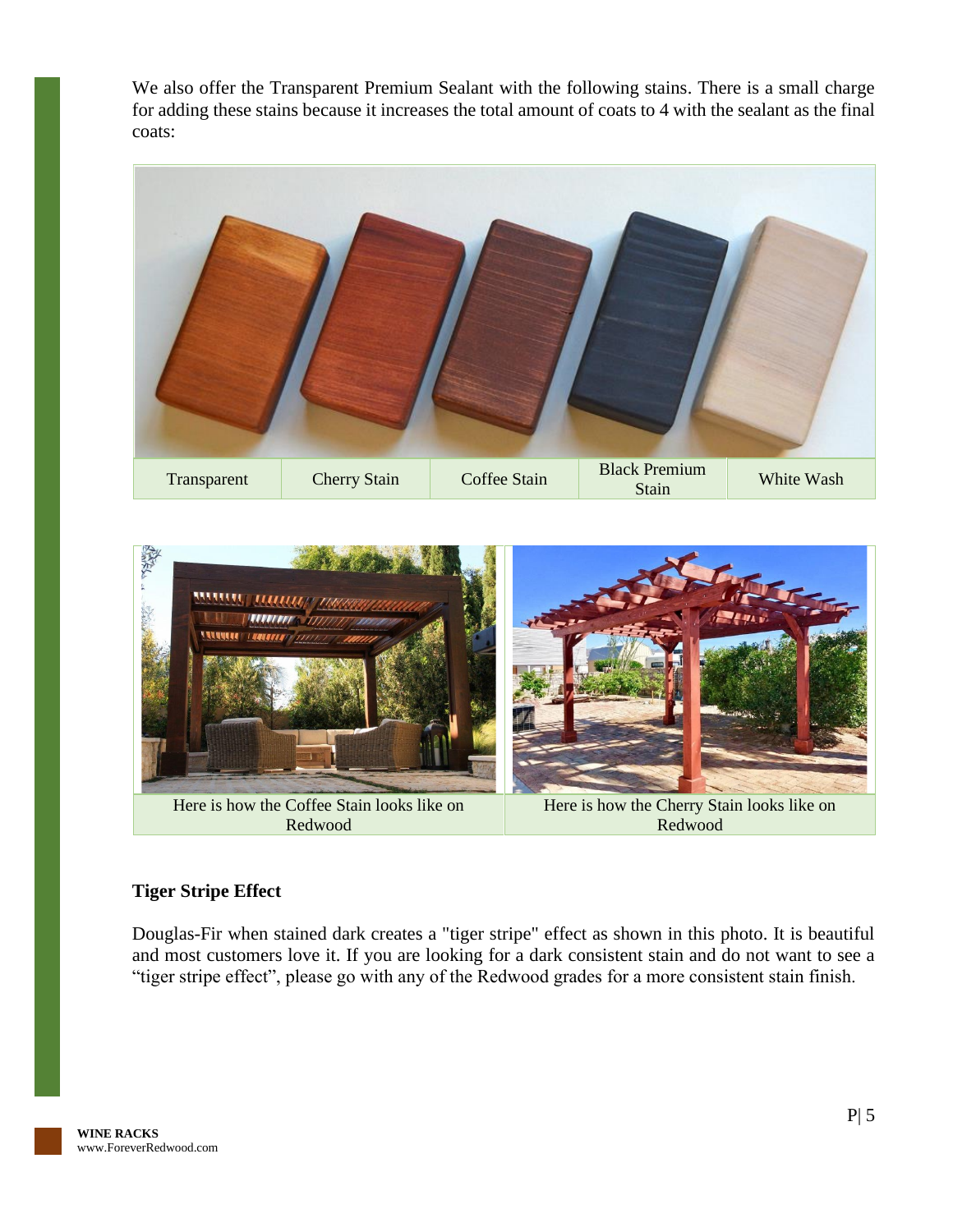

#### **Primers**

- **Off-White Oil-Based Primer:** If you are painting a light color. We apply two coats so that it is ready for one final coat.
- **Gray Oil-Based Primer**: If you are painting a darker color. We apply two coats so that it is ready for the final coat.

#### **Custom Paints**

Custom Paint Finish (go to BenjaminMoore.com):

Have Forever Redwood paint your order any color you like. We prefer to use Benjamin Moore paints because they make excellent quality products and offer a huge selection of paints and colors to choose from.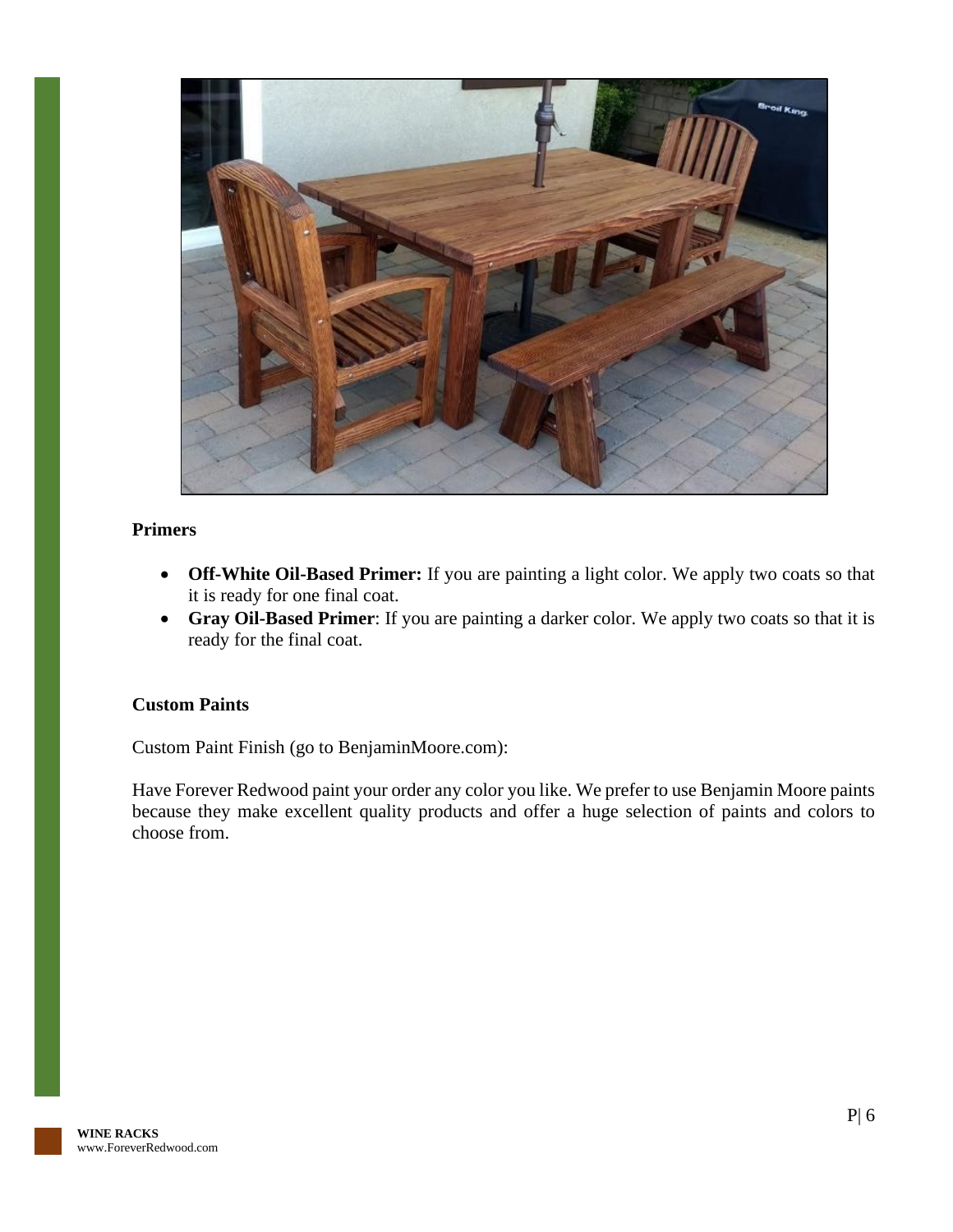



*Benjamin Moore: Black Stain, 2131-10*

First select the type of paint you want: [Benjaminmoore.com](http://www.benjaminmoore.com/)

Then click the colors tab and choose from the almost endless amount of colors offered.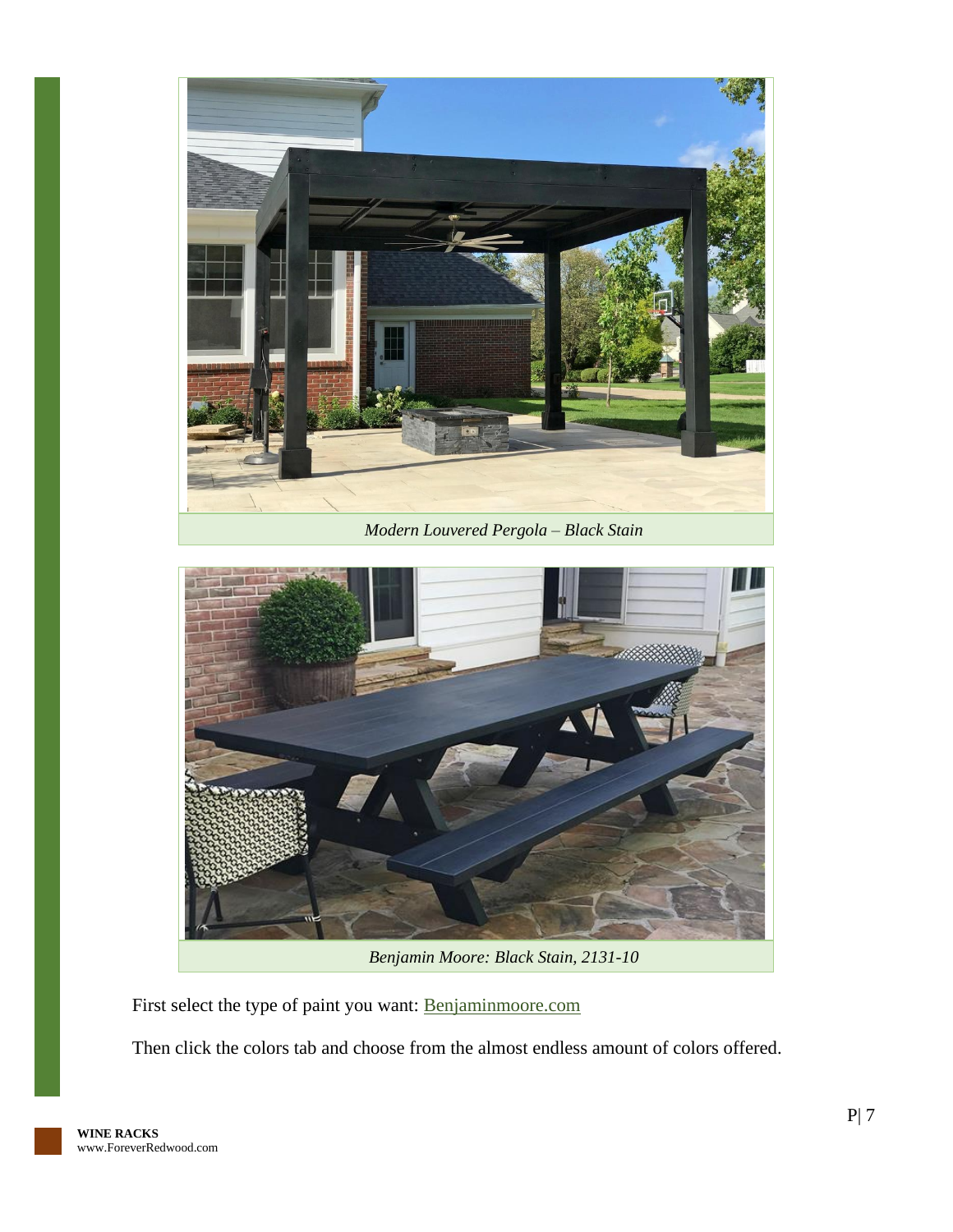Just select the Custom Paint finish option and in the Comment box enter the type of paint and the name and number of the color you would like. We will confirm your custom paint request within 24 hours of receiving your order and we will order the paint for you and apply per the specified directions. You only need to let us know the type of paint and the color name and number and we will do the rest.

### <span id="page-8-0"></span>**III. ASSEMBLY & CARE**

The **Wine Racks** ship fully assembled. Just unpack and enjoy.

#### **All You Need is a Few Tools and a Friend.**

Assembly is best done by two people and usually takes about half a day to a day, depending on size. Pergolas need a ratchet wrench, a hammer and a ladder to put them together. In some cases, you might need a drill to attach the posts into concrete. As with all our products, we preassemble pergolas in our shop to ensure everything fits together. All hardware is included and all parts are clearly labeled before it is shipped. We also include detailed step-by-step instructions.

Take a look at our assembly instructions below for specific details. If you plan to pour concrete to hold the posts, the project will require an additional half day prior to assembly. Please do the concrete pour a few days prior to assembly to allow the concrete to cure.

#### **Installation Help.**

Special talent is not required to re-assemble our pergolas. But, if you would like help, [just let us know.](https://www.foreverredwood.com/information/contact) We have our own team for installations in California, Nevada and Southern Arizona and a network of local contractors we recommend for farther afield.

**Care:** Your Forever Redwood Furniture will last for decades in year-round weather without maintenance.

Depending on the wood grade you choose, even with harsh year-round outdoor conditions, you can expect your furniture to last from ten to forty years without maintenance of any kind.

Being outside year-round is rough on any woods finish. The surface absorbs UV rays, pollution, constant variations in moisture and temperature and it also oxidizes. This is why most wood just doesn't hold up and the surface color slowly changes towards a silver patina over the years. But, with Forever Redwood, you don't have to worry. The silver patina is surface deep only (less than 1/64") and is not indicative of decay. Your set will last decades and is not compromised in any way by the surface color change. For example, we keep our display items as is without refinishing to show off this natural aging (we like the patina!).

Although Forever Redwood is maintenance-free, we recommended you take a few minutes as needed to clean by either hosing down and/or brushing/dusting away accumulated debris (no soap or chemicals needed). If you'd like to keep your set looking its best for decades, please go to: [Care and](https://www.foreverredwood.com/redwood-furniture/care-finish) Finish.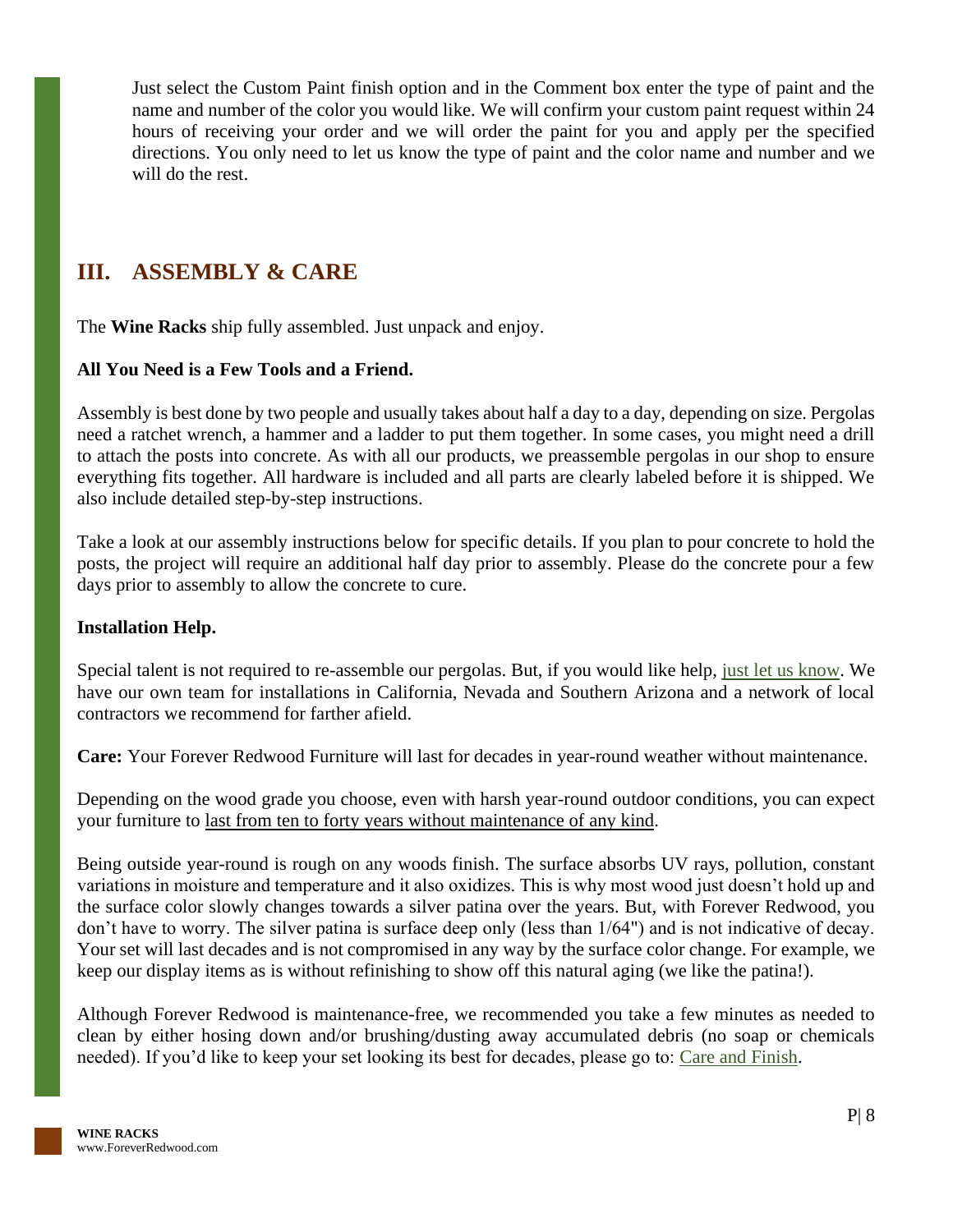# <span id="page-9-0"></span>**IV. MATERIALS**

The secret to outdoor longevity begins and ends with the wood. We use generous amounts of the most decay resistant wood available. We encourage our customers to compare photos of our items side by side with any competing product. Thickness counts. Furniture that is thin and light simply won't last in the year round weather.

To keep your furniture beautiful, we use only stainless steel hardware and the highest quality stains and sealants. We use only the Sickens brand of sealants.

Our primary customer has always been the homeowner that appreciates spending a bit more for quality that will last decades.

Our products are installed with organizations that appreciate longevity like the U.S. Forest Service, U.S. military installations, State and City parks, golf clubs and hotels.

We are favored by many landscape architects and contractors because they can count on exceptional quality and quick personal service to complete projects.

We build each item by hand. This insures your set is finely finished and carefully inspected. Old-fashioned hand building also allows us to adjust the size or design of any item to fit your needs.

Because we are a forestry company, we can offer 5 exceptional wood grades to choose from our carefully managed forests with warranties of up to 30 years against decay in any weather. Click for more about our 5 [wood grades.](https://www.foreverredwood.com/redwood-furniture/wood-grade/)

## <span id="page-9-1"></span>**V. WARRANTY**

Wood decay is warrantied up to 30 years depending on the wood grade. No other outdoor furniture manufacturer has warranties like this. The key is the excellent quality of our wood and the extra-thick timber designs of all our pieces.

#### **Wood Grades and Decay Warranty:**

- Douglas-fir: 10 years
- Mosaic Eco-Wood: 10 years
- Redwood: 15 years
- Mature Redwood: 20 years
- Old-Growth Redwood: 30 years

Forever Redwood stands behind its products. We are committed to quickly resolving any issues that might occur. For more information please see our [Warranty](https://www.foreverredwood.com/redwood-furniture/warranty) page.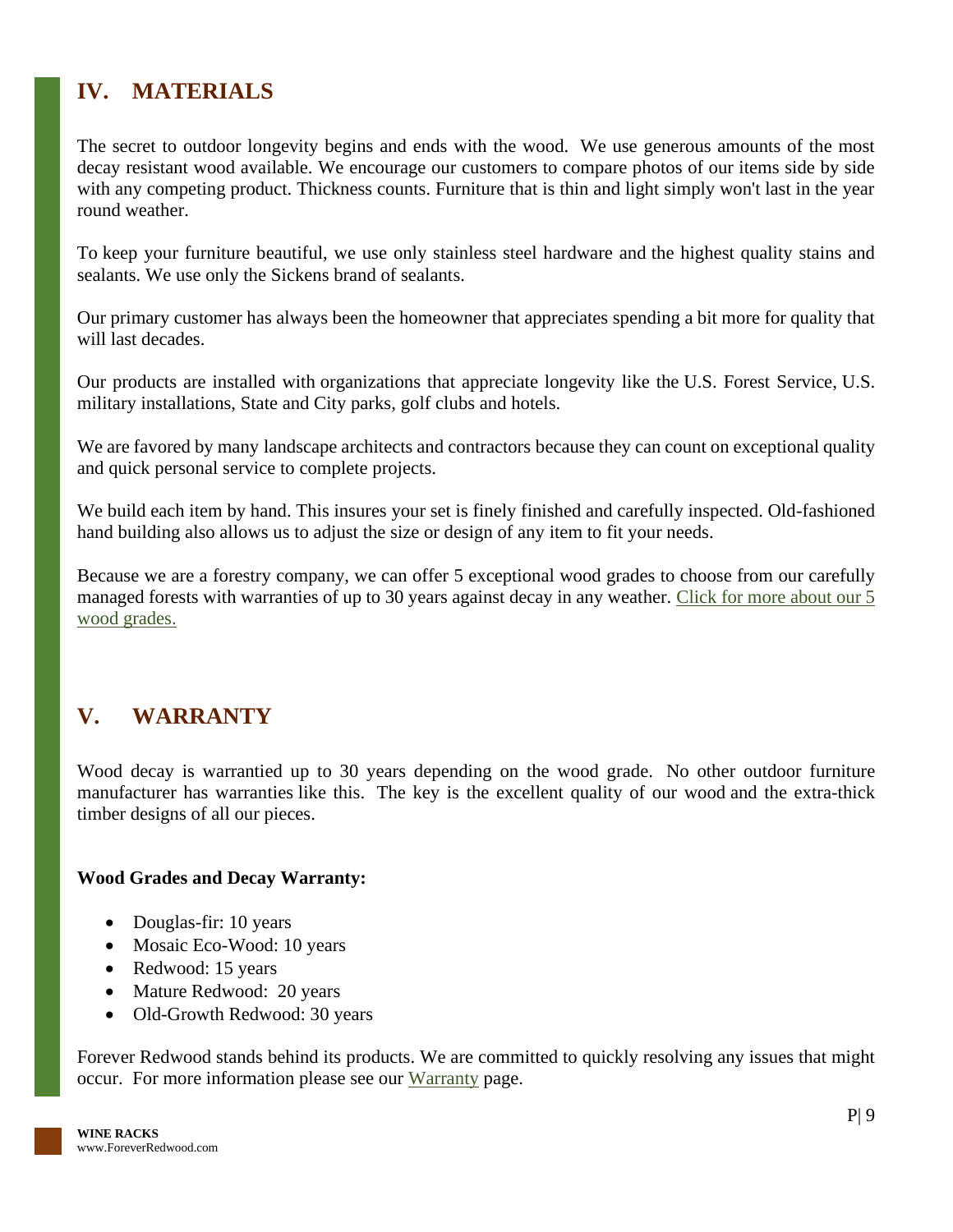# <span id="page-10-0"></span>**VI. SHIPPING**

#### **We offer 4 Shipping Options in the U.S.:**

- Rush Shipping (ships in 3 weeks).
- Priority Shipping (ships in 6 weeks).
- Standard Shipping (ships in 10 weeks).
- Free Shipping in the Continental U.S. (ships in 14 weeks).

#### **Notes for Orders requiring drawings or approvals:**

All Shade Structure orders (Pergolas, Pavilions, Gazebos and Arbors) require drawings to make sure all details are agreed upon prior to building and to give our customers the ability to customize their structures to meet their needs. We also sometimes make custom changes to Swings, Planters, Benches, Tables and other standard production items per customer requests. If your order has a custom detail or is a shade structure, you will receive your first drawings via email within 5 business days of receiving your completed order with a deposit.

We will go back and forth with you as needed to fine tune the design to your liking prior to building it. Once you sign off on your drawings, your timeline for shipping will begin. Please keep this in mind. If you need a Rush Order and also drawings, it is best you call in your order so that we can organize ourselves to both complete your drawings on an expedited basis and meet your shipping deadline.

**Yes, you can have free shipping plus save 3% off your order!** We carefully hand build each Forever Redwood item. When you choose a longer ship out date, you give us more time to build. This lowers our cost and we pass the savings to you. If you choose the Wait & Save Shipping option and prefer we ship out on a specific date (up to 6 months in advance), just enter the date in the Comment Box at Checkout. If no note is included, we'll ship in 3 months.

Orders ship from San Diego, CA. Add 3 to 6 business days transit time (depending on location). We ship to any country. Canada orders ship in 6 weeks. To see Canadian shipping costs, just add item to cart.

For orders outside the U.S. or Canada, just enter your country in the shipping information section at checkout or in the shopping cart to see your freight cost. We ship outside the U.S. or Canada in 6 weeks. For all international shipments, the shipping companies handle any customs paperwork and then contact you to arrange delivery.

**Assembly Service Available Nationwide:** All orders over \$3,000. in size can choose to have Forever Redwood assemble for you. Just choose White Glove Service in the Shopping Cart or at Checkout. For more information on White Glove, please go to: [WHITE GLOVE.](https://www.foreverredwood.com/white-glove/)